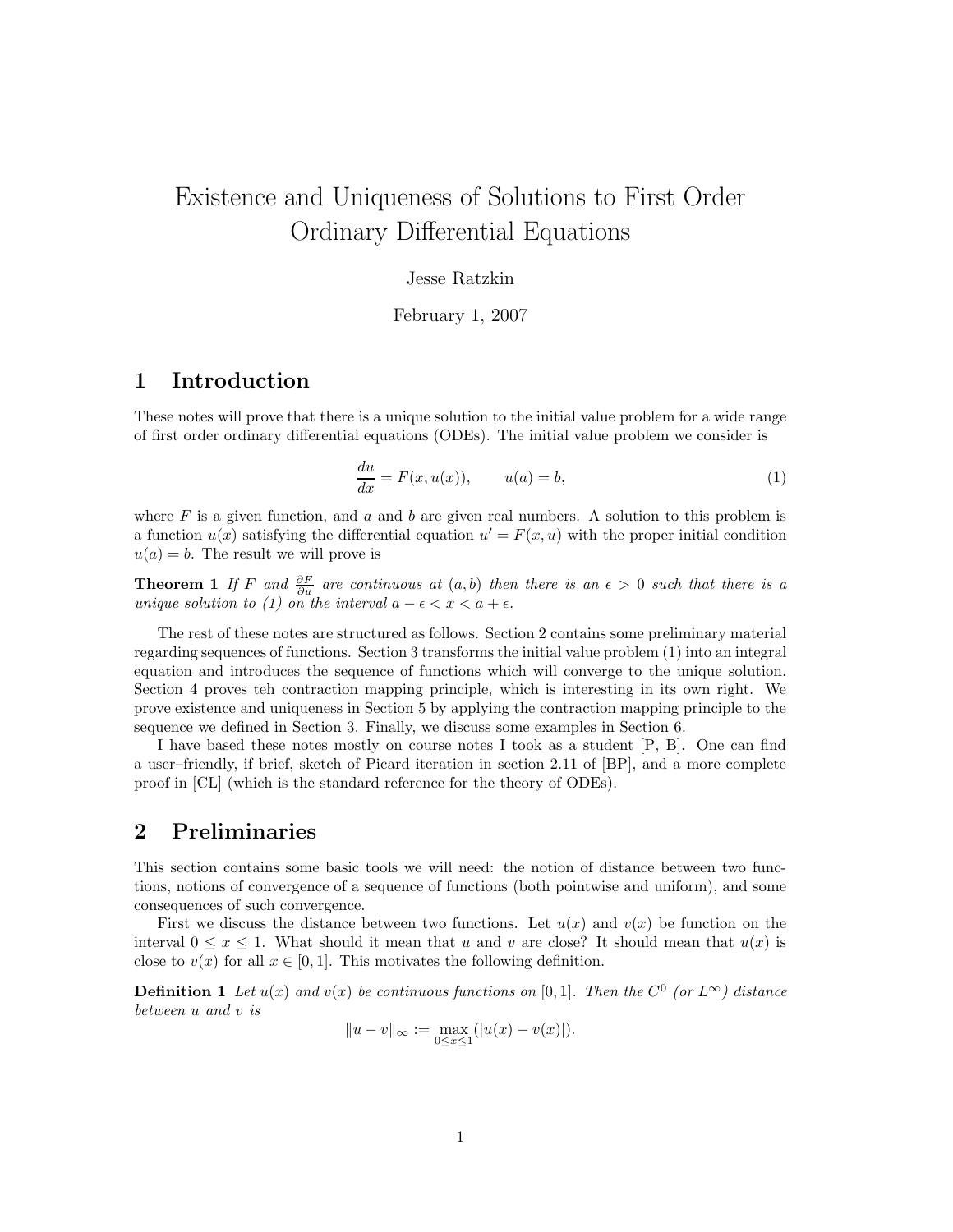There are several comments. First observe that  $|u - v|$  is a continuous function, so it achieves its maximum on the closed interval  $[0, 1]$ . Also, there is nothing special about  $[0, 1]$ ; we can make a similar definition for any closed interval [a, b] so long as  $a < b$ . However, it is important that we consider a *closed* interval, as the example  $u(x) = 1/x$ ,  $v(x) = 1$  on the open interval  $(0, 1)$ illustrates. Third, this distance function satisfies all the usual properties of distance functions you're used to.

**Lemma 2** • For any two continuous functions  $u(x)$  and  $v(x)$ ,  $||u - v||_{\infty} \ge 0$ , with equality if and only if  $u \equiv v$ .

- Symmetry holds:  $||u v||_{\infty} = ||v u||_{\infty}$ .
- For any three continuous functions  $u, v, w$ , we have the triangle inequality:

$$
||u - v||_{\infty} \le ||u - w||_{\infty} + ||w - v||_{\infty}.
$$

Proof: The first property holds because the absolute value of a nonzero number is positive, and only the absolute value of 0 is 0. The second property holds because for any two numbers a and b,  $|a - b| = |b - a|$ . To see the triangle equality, let  $|u - v|$  be maximized at the point  $x_0 \in [0, 1]$ . Then

$$
||u - v||_{\infty} = |u(x_0) - v(x_0)|
$$
  
\n
$$
\leq |u(x_0) - w(x_0)| + |w(x_0) - v(x_0)|
$$
  
\n
$$
\leq \max_{0 \leq x \leq 1} (|u(x) - w(x)|) + \max_{0 \leq x \leq 1} (|w(x) - v(x)|)
$$
  
\n
$$
= ||u - w||_{\infty} + ||w - v||_{\infty}
$$

 $\Box$ 

From calculus, you're familiar with the idea of a convergent sequence. A sequence of numbers  ${a_n}$  converges to a, written  $\lim_{n\to\infty} a_n = a$ , if for any  $\epsilon > 0$  there exists N such that  $n > N$ implies  $|a_n - a| < \epsilon$ . We have two notions of a convergent sequence of functions.

**Definition 2** Let  $\{u_n(x)\}\$ be a sequence of continuous functions on the interval [0,1]. We say  $u_n$  converges to  $u(x)$  pointwise if  $\lim_{n\to\infty}u_n(x)=u(x)$  for all  $x\in[0,1]$ . We say  $u_n$  converges to u uniformly if  $\lim_{n\to\infty} ||u_n - u||_{\infty} = 0.$ 

Observe that the pointwise limit of a sequence of differentiable functions does not need to be even continuous. Indeed, let  $u_n(x) = x^n$  for  $0 \le x \le 1$ . Then pointwise  $u_n \to u$  where

$$
u(x) = \begin{cases} 0 & x < 1 \\ 1 & x = 1 \end{cases}
$$

We summarized some important properties in the following lemma.

**Lemma 3** Let the sequence  $\{u_n\}$  of continuous functions on  $[0,1]$  converge uniformly to u. Then  ${u_n}$  also converges to u pointwise, and u is also continuous.

Before proving this lemma we make two remarks. First, observe that pointwise convergence does not imply uniform convergence. (Consider the example listed before the lemma.) Second, one can strengthen this lemma (using essentially the same proof) to show that the uniform limit of differentiable functions is differentiable.

**Proof:** We first show that uniform convergence implies pointwise convergence. Let  $x_0 \in [0,1]$ . Then

$$
|u_n(x_0) - u(x_0)| \le \max_{0 \le x \le 1} |u_n(x) - u(x)| = ||u_n - u||_{\infty} \to 0,
$$

which implies  $u_n(x_0) \to u(x_0)$ . Next we show u is continuous. Choose  $x_0 \in [0,1]$  and let  $\epsilon > 0$ . Choose N so that if  $n > N$  then  $||u_n - u||_{\infty} < \epsilon/3$ . Choose an  $n > N$ , and let  $\delta > 0$  be such that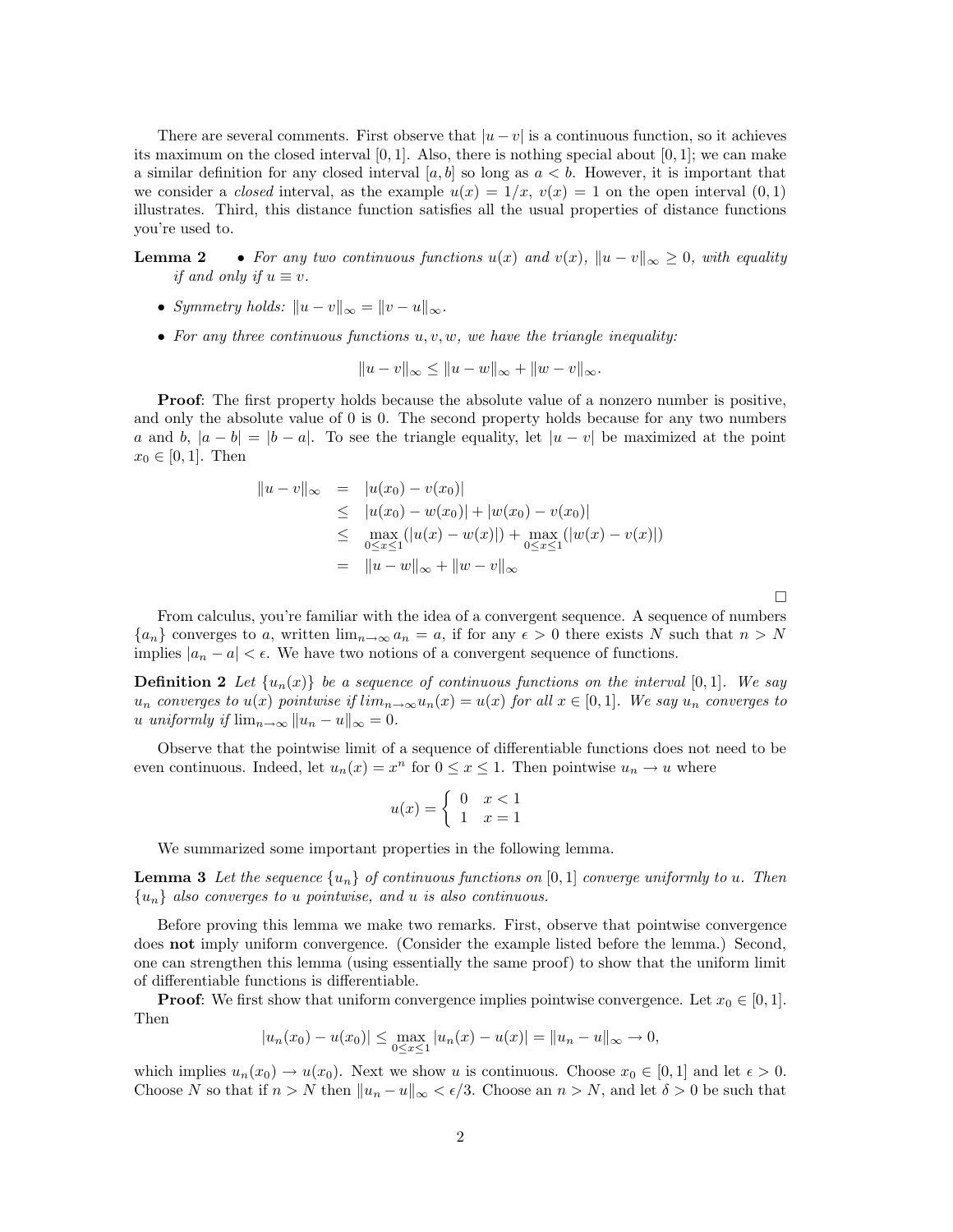if  $|x-x_0| < \delta$  then  $|u_n(x) - u_n(x_0)| < \epsilon/3$ . Now apply the triangle inequality twice, using that  $|u_n(x) - u(x)| < \epsilon/3$  for all x:

$$
|u(x) - u(x_0)| \le |u(x) - u_n(x)| + |u_n(x) - u_n(x_0)| + |u_n(x_0) - u(x_0)|
$$
  

$$
\le \frac{\epsilon}{3} + \frac{\epsilon}{3} + \frac{\epsilon}{3} = \epsilon.
$$

## 3 Transformation to an integral equation and Picard iteration

There are two basic steps to the proof of Theorem 1. The first step is to transform the initial value problem (1) into an integral equation. The second step is to construct a sequence of functions which converges uniformly to a solution of this integral equation. We define this sequence iteratively, using a scheme called Picard iteration (named after Emile Picard, 1856–1941).

First we consider the integral equation

$$
u(x) = b + \int_{a}^{x} F(t, u(t))dt.
$$
 (2)

**Lemma 4** The function u satisfies the initial value problem  $(1)$  if and only if it satisfies the integral equation (2).

**Proof:** First suppose u satisfies  $(2)$ . Then

$$
u(a) = b + \int_a^a F(t, u(t))dt = b
$$

and, by the fundamental theorem of calculus,

$$
\frac{du}{dx} = \frac{d}{dx} \left[ b + \int_a^x F(t, u(t)) dt \right] = \frac{d}{dx} \int_a^x F(t, u(t)) dt = F(x, u(x)).
$$

Now let  $u$  satisfy (1). Then, again by the fundamental theorem of calculus,

$$
u(x) = c + \int_{a}^{x} F(t, u(t))dt
$$

for some constant c. Evaluating at  $x = a$ , we see this constant c must be b.

Next we define the sequence of functions which will converge to our solution of (2), at least for x sufficiently close to a. We start with  $u_0 \equiv b$ , and define the iteration scheme

$$
u_{n+1}(x) := b + \int_{a}^{x} F(t, u_n(t)) dt.
$$

It is useful to think of this sequence as a certain operation applied repeatedly to the original function  $u_0 \equiv b$ . This operation is given by

$$
\Phi(u) := b + \int_a^x F(t, u(t)) dt.
$$

Thus we have defined  $\Phi$ , which is a function on the space of functions. Such an object, a function on the space of functions, is usually called a functional. This functional  $\Phi$  has some very nice properties, which we will explore in the next two sections.

 $\Box$ 

 $\Box$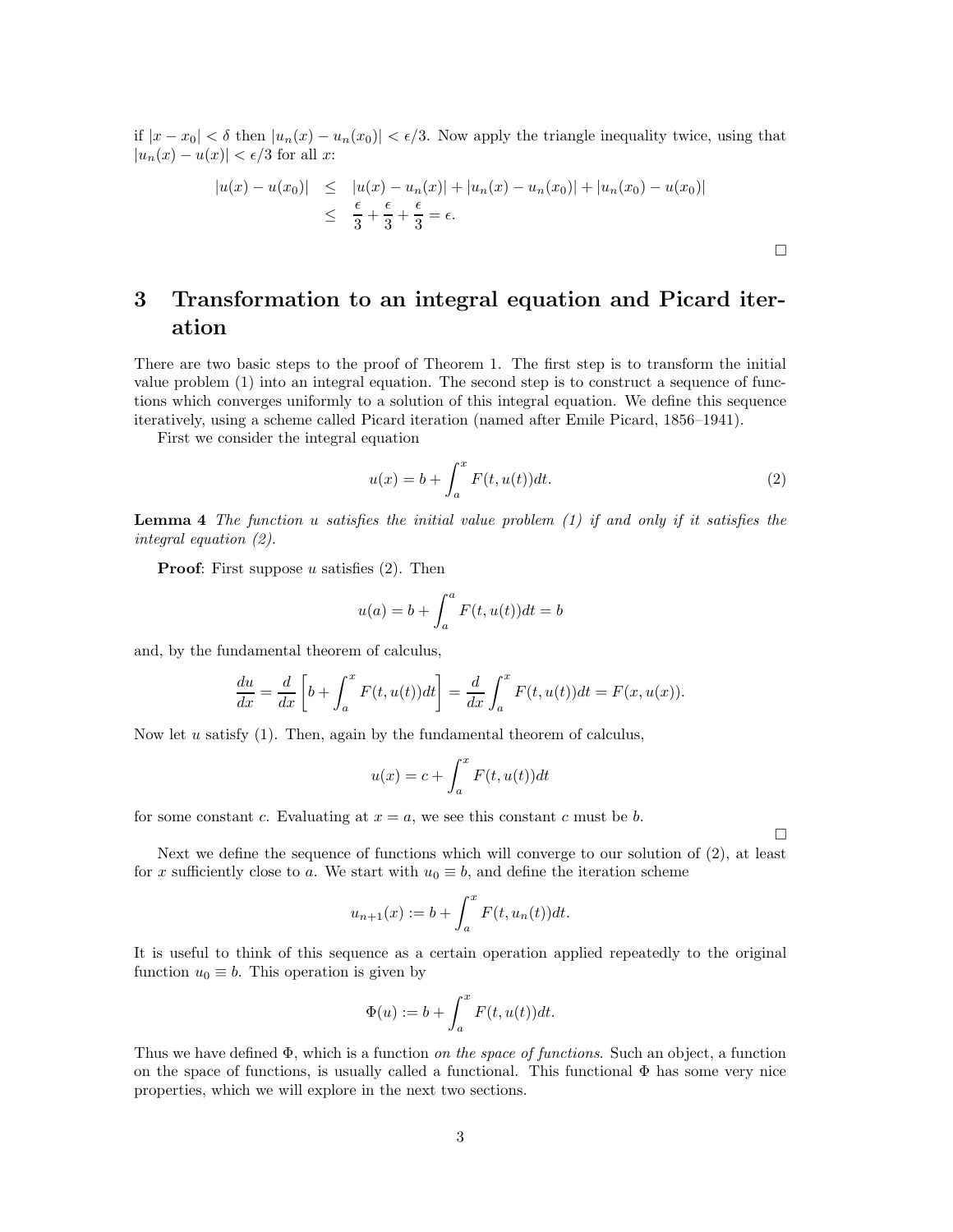### 4 The contraction mapping principle

Let  $(X, d)$  be a space equipped with a distance function d. That is, the function  $d = d(x, y)$  on pairs of points  $x, y \in X$  satisfies the properties listed in Lemma 2:

- $d(x, y) \geq 0$  for all  $x, y$ , with equality if and only if  $x = y$ .
- $d(x, y) = d(y, x)$
- $d(x, y) \leq d(x, z) + d(z, y)$ .

**Definition 3** A sequence of points  $\{x_n\}$  in such a space is called a Cauchy sequence if, given  $\epsilon > 0$  there is a number N such that

$$
n, m > N \Rightarrow d(x_n, x_m) < \epsilon.
$$

Also, the space  $(X, d)$  with a distance function is called complete if all Cauchy sequences converge.

The real line is complete, with the absolute value function as its distance function, is complete. However, the open interval  $(0, 1)$  is not complete, as the example  $\{x_n = 1/n\}$  illustrates. The space of continuous functions on a closed interval  $[a, b]$ , equipped with the  $C<sup>0</sup>$  distance function defined above, is complete. The proof of completeness is rather technical, see chapter 7 of [R].

Roughly speaking a contraction is a map which decreases distances.

**Definition 4** Let  $(X, d)$  be a space equipped with a distnance function d. A function  $\Phi: X \to X$ from X to itself is a contraction if there is a number  $k \in (0,1)$  such that for any pair of points  $x, y \in X$  we have

$$
d(\Phi(x), \Phi(y)) \leq kd(x, y).
$$

It is important that the constant  $k$  is strictly less than one.

The following proposition is known as the contraction mapping principle. It is widely used in the fields of analysis, differential equations, and geometry.

**Proposition 5** Let  $\Phi$  be a contraction on a complete space  $(X, d)$  equipped with a distance function. Then  $\Phi$  has a unique fixed point, that is a unique solution to the equation  $\Phi(x) = x$ .

**Proof:** Pick any  $x_0 \in X$  and consider the sequence of iterates defined by  $x_{n+1} = \Phi(x_n)$ . We will show that  $\{x_n\}$  is a Cauchy sequence. Let's first see that the proposition follows once we establish that  ${x_n}$  is Cauchy. Indeed, by completeness this sequence must converge to something, which we call

$$
\bar{x} = \lim_{n \to \infty} x_n = \lim_{n \to \infty} \Phi^n(x_0).
$$

Here  $\Phi^n$  means we have applied the function  $\Phi$  *n* times. Now apply  $\Phi$  to both sides:

$$
\Phi(\bar{x}) = \lim_{n \to \infty} \Phi^{n+1}(x_0) = \lim_{n \to \infty} \Phi^n(x_0) = \bar{x}.
$$

Here we have used the fact that if limits exist then they are unique. Moreover, suppose there is another fixed point, that is another  $\hat{x}$  such that  $\Phi(\hat{x}) = \hat{x}$ . Then, using the fact that  $\Phi$  is a contraction and both  $\bar{x}$  and  $\hat{x}$  are fixed points,

$$
d(\hat{x}, \bar{x}) = d(\Phi(\hat{x}), \Phi(\bar{x})) \leq kd(\hat{x}, \bar{x}).
$$

Since  $k < 1$ , this is only possible if  $d(\hat{x}, \bar{x}) = 0$ , *i.e.*  $\hat{x} = \bar{x}$ .

We complete the proof by showing  ${x_n}$  is a Cauchy sequence. First observe that, for any n,

$$
d(x_n, x_{n+1}) = d(\Phi(x_{n-1}), \Phi(x_n)) = kd(x_{n-1}, x_n).
$$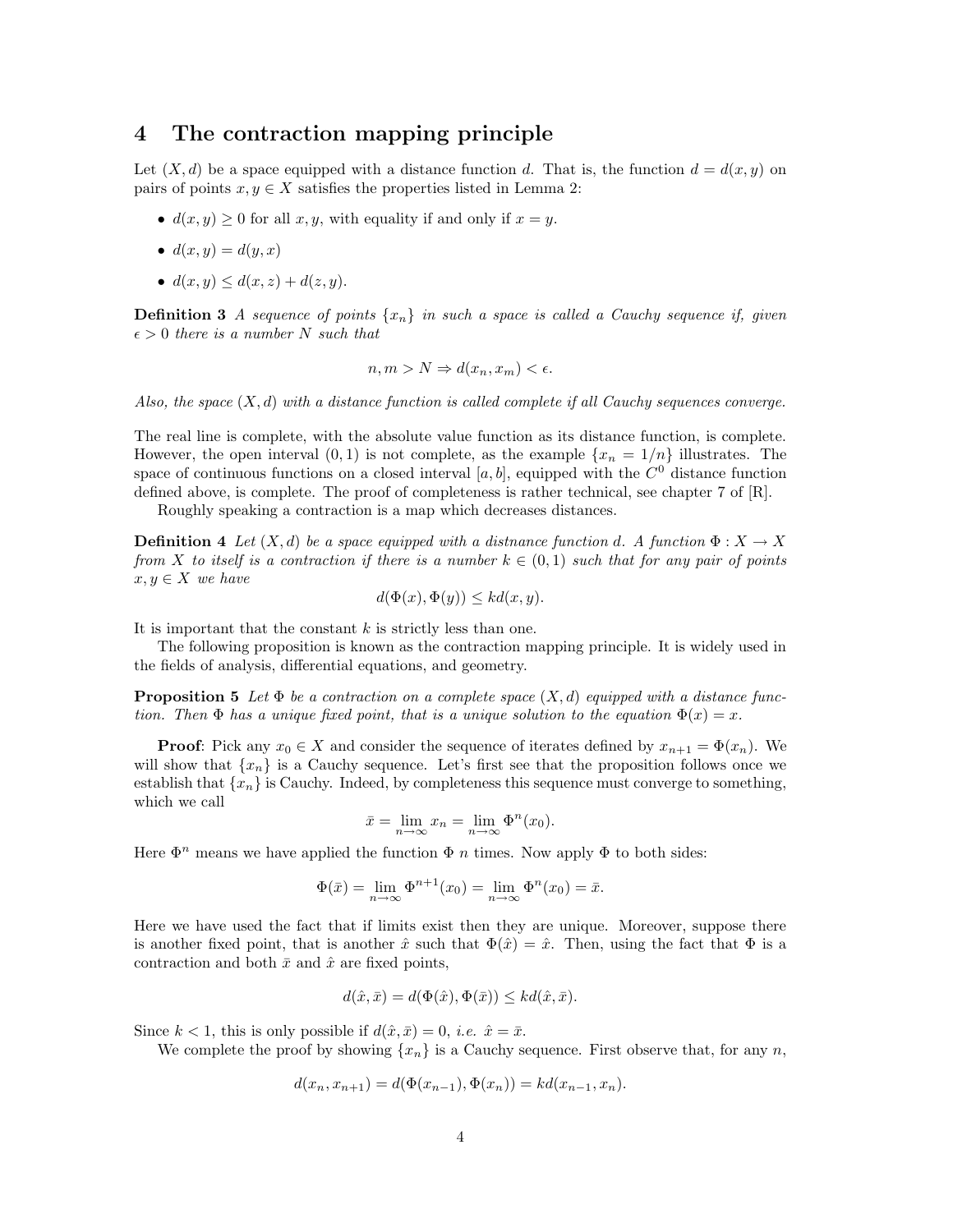Applying this inequality  $n$  times, we see

$$
d(x_n, x_{n+1}) \leq k^n d(x_0, x_1).
$$

Now pick  $\epsilon > 0$  and let  $M := d(x_0, x_1)$ . For  $n > m$  we have

$$
d(x_n, x_m) \leq d(x_m, x_{m+1}) + d(x_{m+1}, x_{m+2}) + \dots + d(x_{n-1}, x_n)
$$
  
\n
$$
\leq k^m d(x_0, x_1) + k^{m+1} d(x_0, x_1) + \dots + k^{n-1} d(x_0, x_1)
$$
  
\n
$$
= M \sum_{j=m}^{n-1} k^j \leq Mk^m \sum_{j=0}^{\infty} k^j
$$
  
\n
$$
= \frac{Mk^m}{1-k}.
$$

Becaude M is a fixed number and  $k < 1$ , we can pick an N such that  $m > N$  forces

$$
\frac{Mk^m}{1-k} < \epsilon,
$$

which in turn implies  $d(x_n, x_m) < \epsilon$ , which is the criterion for the sequence  $\{x_n\}$  to be a Cauchy sequence.

 $\Box$ 

### 5 Convergence of the Picard sequence

In this section we will show the Picard sequence converges using the contraction mapping principle. Recall that we defined our function  ${u_n}$  by the iteration scheme

$$
u_0 \equiv b,
$$
  $u_{n+1} = \Phi(u_n) := b + \int_a^x F(t, u_n(t)) dt.$ 

The heart of the proof is a series of estimates, showing that  $\Phi$  decreases distances, when distances are computed using the  $C<sup>0</sup>$  distance function on a closed interval, provided the interval is small enough.

Let  $u_1(x)$  and  $u_2(x)$  be continuous functions, and consider  $\|\Phi(u_1) - \Phi(u_2)\|_{\infty}$ , as compared to  $||u_1 - u_2||_{\infty}$ . We begin with some pointwise estimates:

$$
|\Phi(u_1)(x) - \Phi(u_2)(x)| = |\int_a^x F(t, u_1(t))dt - \int_a^x F(t, u_2(t))dt|
$$
  
\n
$$
= |\int_a^x (F(t, u_1(t)) - F(t, u_2(t)))dt|
$$
  
\n
$$
\leq \int_a^x |F(t, u_1(t)) - F(t, u_2(t))|dt
$$
  
\n
$$
\leq \int_a^x \max |\frac{\partial F}{\partial u}| |u_1(t) - u_2(t)| dt
$$
  
\n
$$
\leq |x - a| \max |\frac{\partial F}{\partial u}| ||u_1 - u_2||_{\infty}.
$$

The consequence of this inequality is, if we restrict to  $|x - a| < \epsilon$  and let M be the maximum of  $|\partial F/\partial u|$ , the estimate

$$
\|\Phi(u_1)-\Phi(u_2)\|_{\infty}\leq \epsilon M \|u_1-u_2\|_{\infty}.
$$

Because  $\partial F/\partial u$  is continuous, we can choose  $\epsilon$  small enough so that  $\epsilon M \leq 1/2$ , so that we have

$$
\|\Phi(u_1) - \Phi(u_2)\|_{\infty} \le \frac{1}{2} \|u_1 - u_2\|_{\infty}.
$$
\n(3)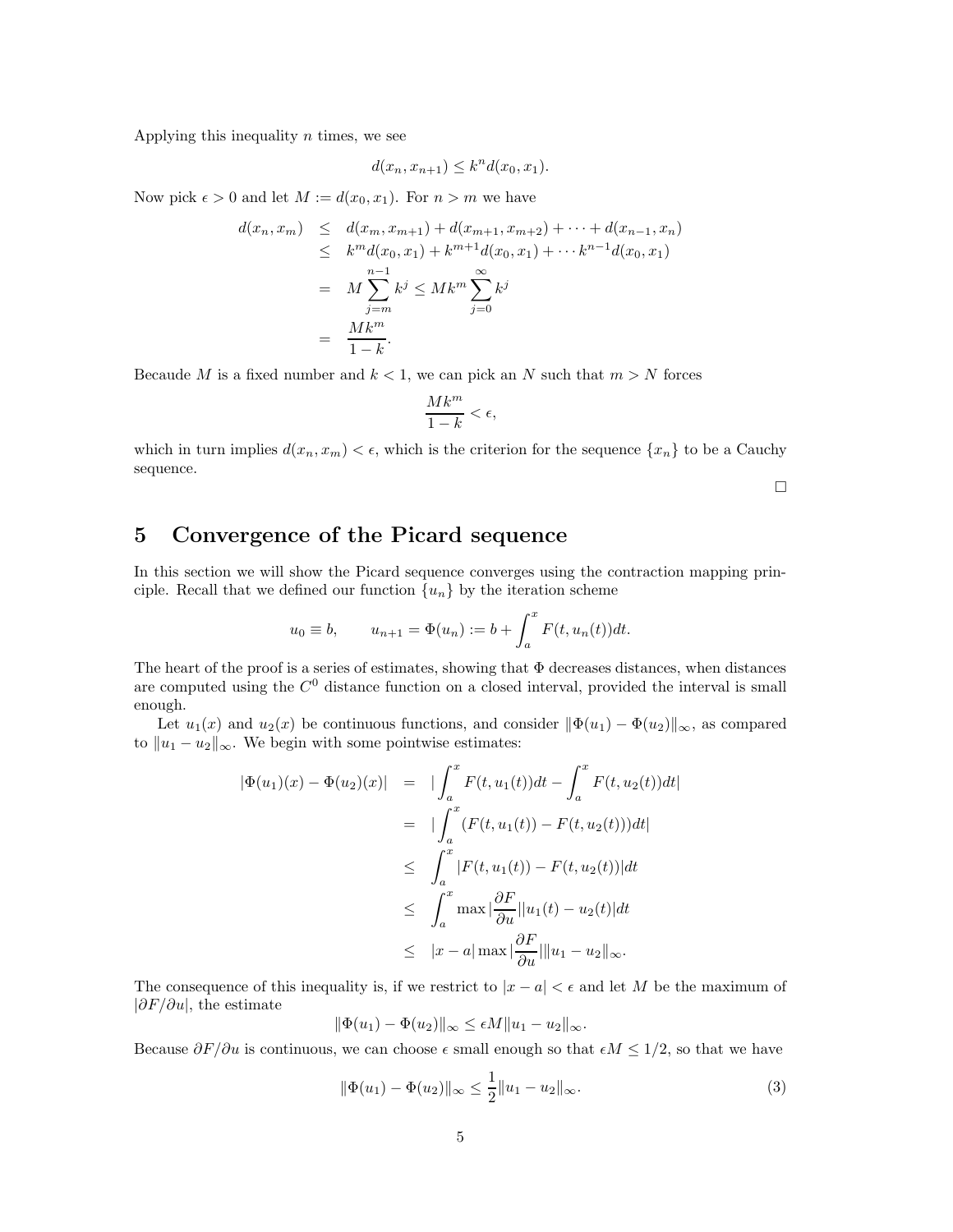We are finally ready to put everything together for the proof of Theorem 1. First observe that a solution of (2) satisfies  $\Phi(u) = u$ , that is a solution is a fixed point of  $\Phi$ . Next, provided we restrict to  $|x - a| \leq \epsilon$  where  $\epsilon > 0$  is sufficiently small, the inequality (3) shows that  $\Phi$  is a contraction on the space of continuous functions on  $[a-\epsilon, a+\epsilon]$ . Because the space of continuous functions on  $[a-\epsilon, a+\epsilon]$  is complete, we can apply the contraction mapping principle to conclude that  $\Phi$  has a unique fixed point. In other words, the integral equation (2) has a unique solution  $u(x)$  on the inteval  $[a - \epsilon, a + \epsilon]$ .

 $\Box$ 

We conclude with some remarks. First, we see that it is necessary to restrict to a small interval  $|x - a| < \epsilon$  in order for the proof to work. This restriction is called short time existence. In other words, we have shown that solutions to an initial value problem exist for a short time before and after the time of the initial condition. Is this a real restriction, or is it an artifact of the proof? We will address this question in the next section. Next we remark that this is the typical behavior of solutions which do not exist for all x. More precisely, suppose  $u(x)$  solves (1) for  $a \leq x < x_1$ , but not on any larger interval. Then we must have  $|u(x)| \to \infty$  as  $x \to x_1$ . (This fact is sometime called the escape lemma, and its proof is beyond the scope of these notes.) Finally, we note that essentially the same proof works for first order systems, as well as the scalar equations described above.

#### 6 Examples

We end these notes with some examples illustrating when an initial value problem has solutions, unique solutions, or long time solutions.

For our first example, consider

$$
u'=2\sqrt{u},
$$

choosing the positve branch of the square root function. Notice that the right hand side  $F(x, u) =$  $2\sqrt{u}$  doesn't have a continuous derivative at  $u = 0$ , and is not even well-defined for  $u < 0$ . As a consequence, we must have  $u \geq 0$ , which (from the equation) implies  $u' \geq 0$  as well. This is a separable equations, and the general solution has the form

$$
u(x) = (x + c)^2.
$$

However, this solution is only valid for  $x \geq -c$ , where  $u' \geq 0$ . There is also an equilibrium solution, namely  $u(x) \equiv 0$ . Putting everything together, we see that the initial value problem has a unique solution if  $u(a) > 0$ , multiple solutions if  $u(a) = 0$  (the constant solution and the parabola), and no solutions if  $u(a) < 0$ . This example illustrates we can't relax the hypotheses of Theorem 1. The right hand side is continuous at  $u = 0$ , but it doesn't have a continuous derivative. At that point, there are solutions to the initial value problem but they are not unique.

For out next example, we consider the equation

$$
u'=u^2.
$$

This time the right hand side  $F(x, u) = u^2$  is a polynomial, so the initial value problem always has a unique solution. The general solution of this equation has the form  $u(x) = (c - x)^{-1}$  for some constant c, and there is a constant solution  $u(x) \equiv 0$ . This time we see that the solution does not exist for all x. Indeed, as  $x \to -c$  the solution becomes unbounded, that is  $|u(x)| \to \infty$ . This is the typical behavior of a solution to an ODE which does not exist for all values of  $x$ : the solution must blow up near a finite value of x if it's not a solution for all values of x.

### References

[BP] W. Boyce and R. DiPrima. Elementary Differential Equations and Boundary Value Problems. John Wiley & Sons, 1992.